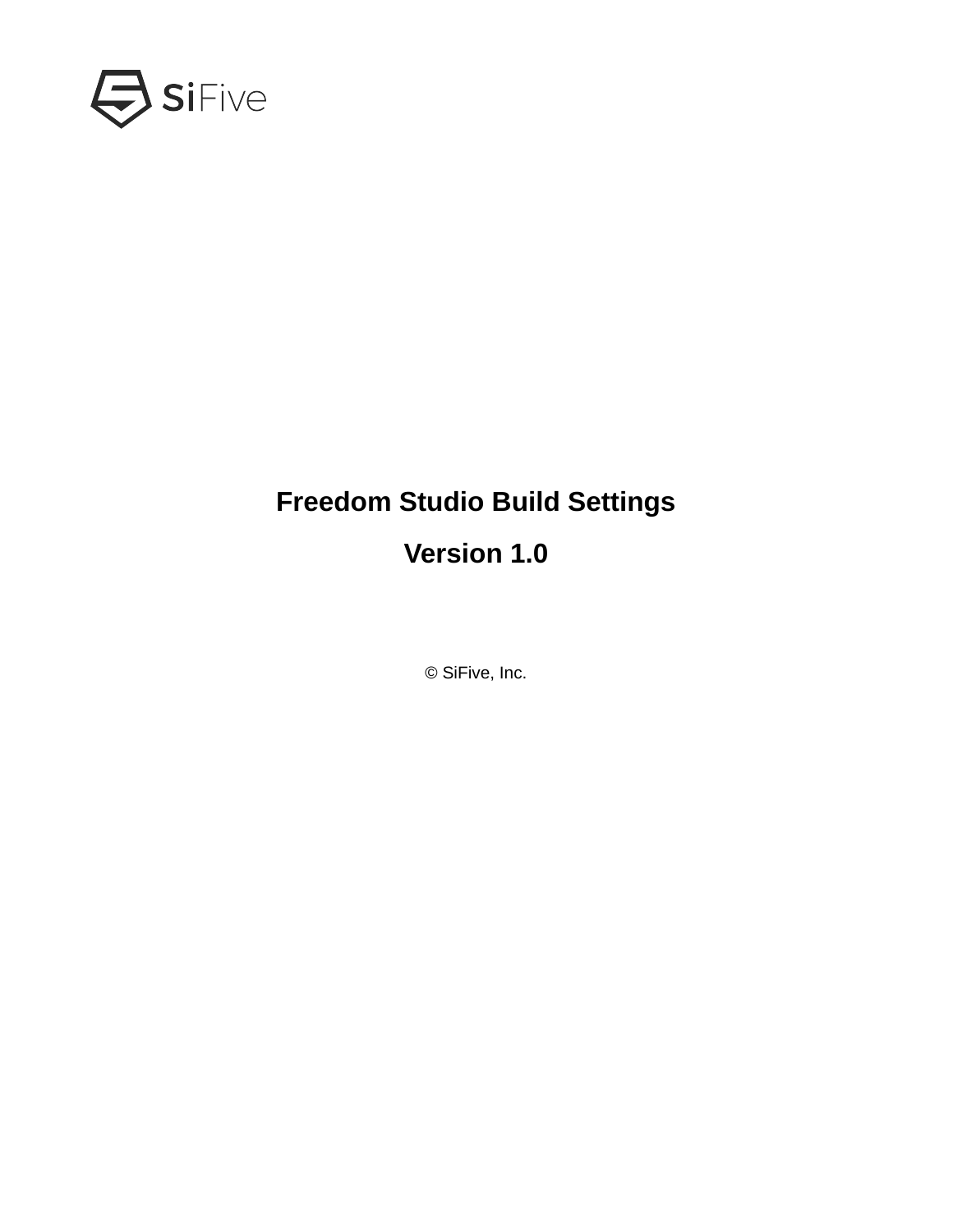# **Freedom Studio Build Settings**

#### **Proprietary Notice**

Copyright © 2019, SiFive Inc. All rights reserved.

Information in this document is provided as is, with all faults.

SiFive expressly disclaims all warranties, representations, and conditions of any kind, whether express or implied, including, but not limited to, the implied warranties or conditions of merchantability, fitness for a particular purpose and non-infringement.

SiFive does not assume any liability rising out of the application or use of any product or circuit, and specifically disclaims any and all liability, including without limitation indirect, incidental, special, exemplary, or consequential damages.

SiFive reserves the right to make changes without further notice to any products herein.

#### **Release Information**

| <b>Version</b> | Date                          | Changes         |
|----------------|-------------------------------|-----------------|
| V1.C           | 2019<br>August 21<br><u>.</u> | Initial release |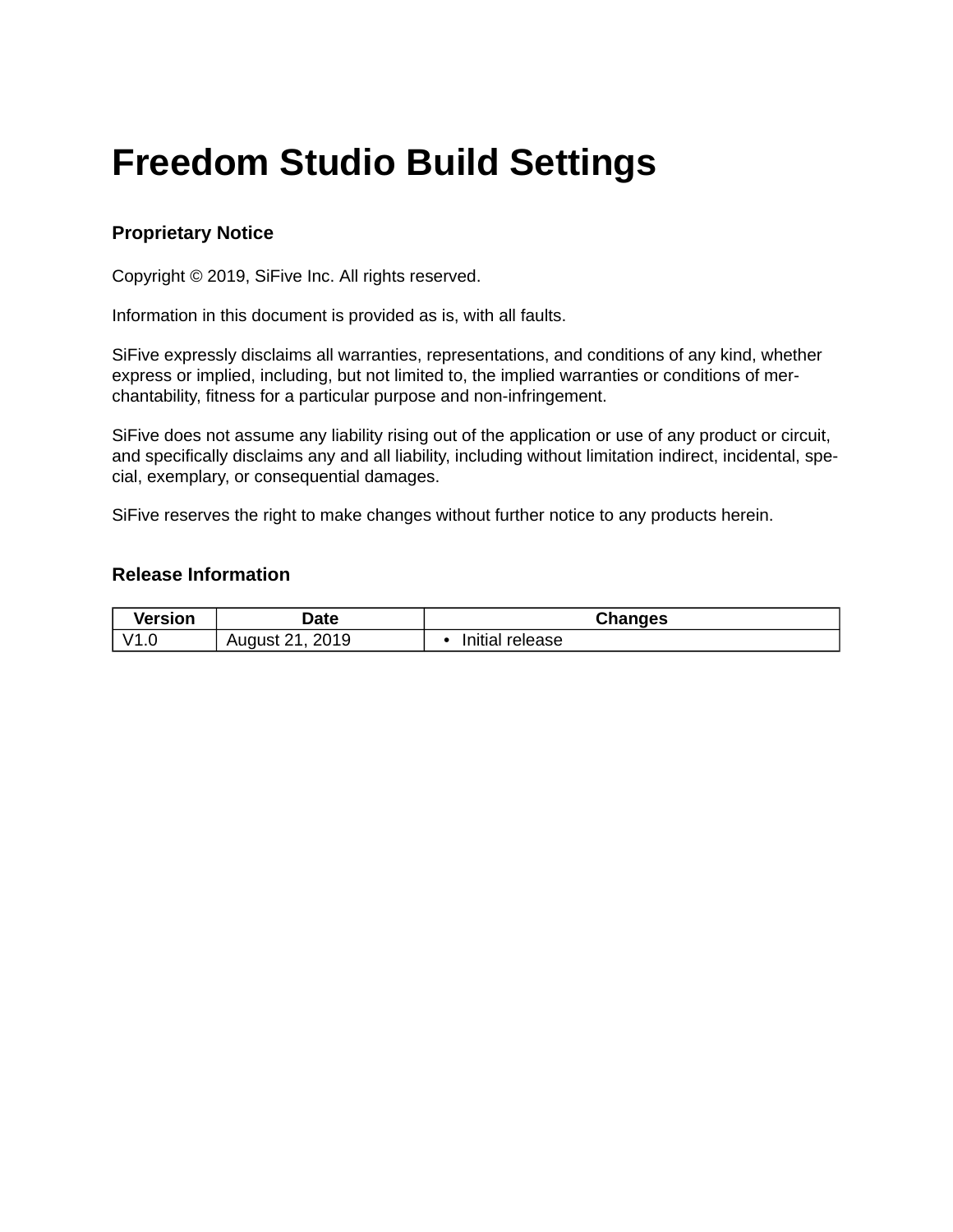## **Contents**

| 1.1 |  |  |
|-----|--|--|
|     |  |  |
|     |  |  |
|     |  |  |
|     |  |  |
|     |  |  |
|     |  |  |
|     |  |  |
|     |  |  |
|     |  |  |
| 1.6 |  |  |
|     |  |  |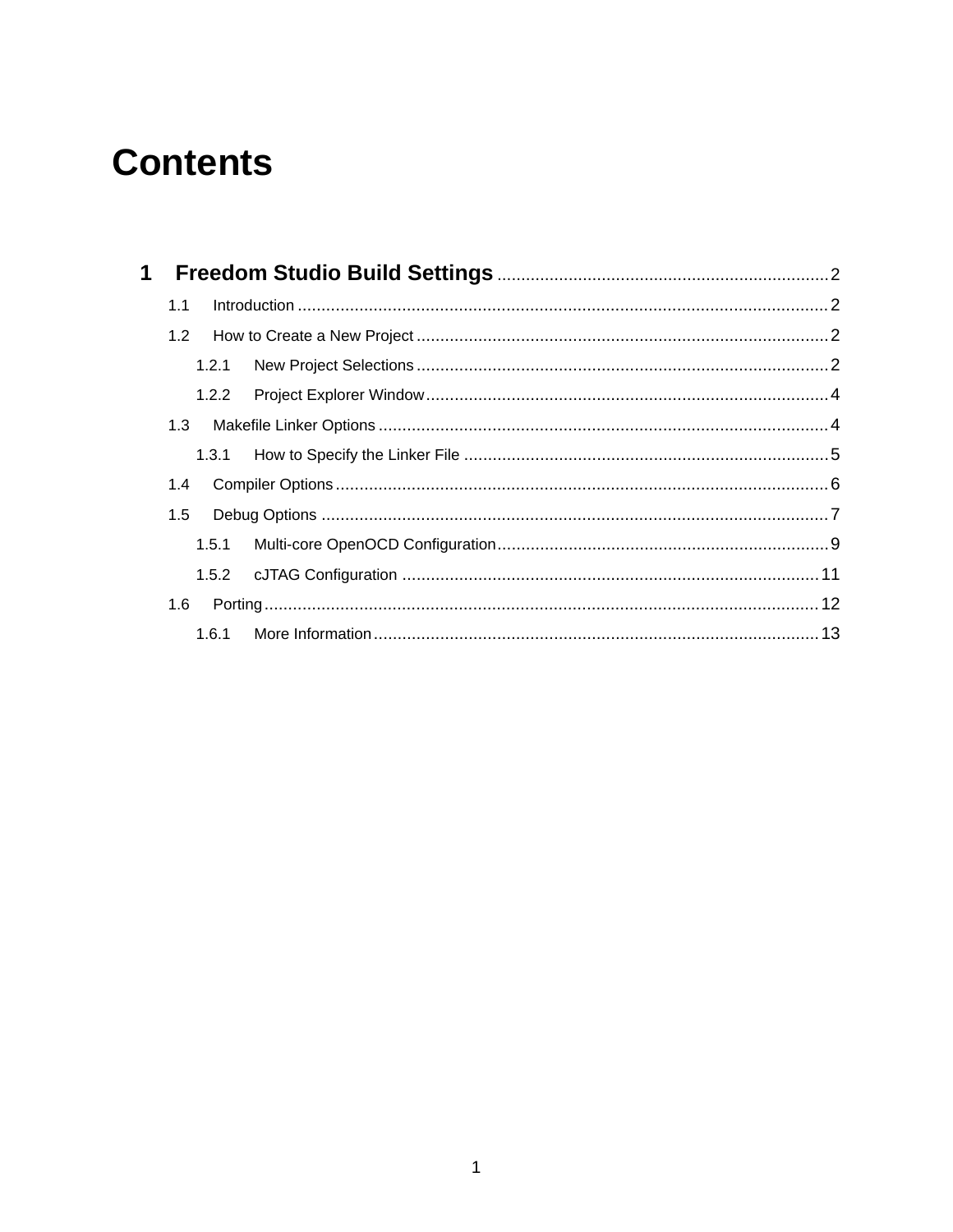## <span id="page-3-0"></span>**[Chapter 1](#page-3-0)**

## **[Freedom Studio Build Settings](#page-3-0)**

### <span id="page-3-1"></span>**[1.1 Introduction](#page-3-1)**

SiFive's integrated IDE is an Eclipse-based tool called Freedom Studio which includes a prebuilt RISCV GCC Toolchain, OpenOCD for debug, and the freedom-e-sdk repo which contains software examples and an API layer called freedom-metal.

The compile and link options within Freedom Studio reside in Makefiles which are included when a new project is created. This applies to all Freedom Studio versions released in 2019 and beyond. Versions released in 2018 and earlier have build settings buried in menus and are no longer supported.

## <span id="page-3-2"></span>**[1.2 How to Create a New Project](#page-3-2)**

To create a new project, simply click the **New Project** button  $\ddot{\ddot{\mathbf{z}}}$ , or use the **SiFive Tools** menu option:



**Figure 1:** New Project Menu Option

#### <span id="page-3-3"></span>**[1.2.1 New Project Selections](#page-3-3)**

This will open up a dialogue box where the hardware target and the example program can be selected. Note that the default target options only include SiFive's development boards and QEMU, but this can be changed to include custom designs.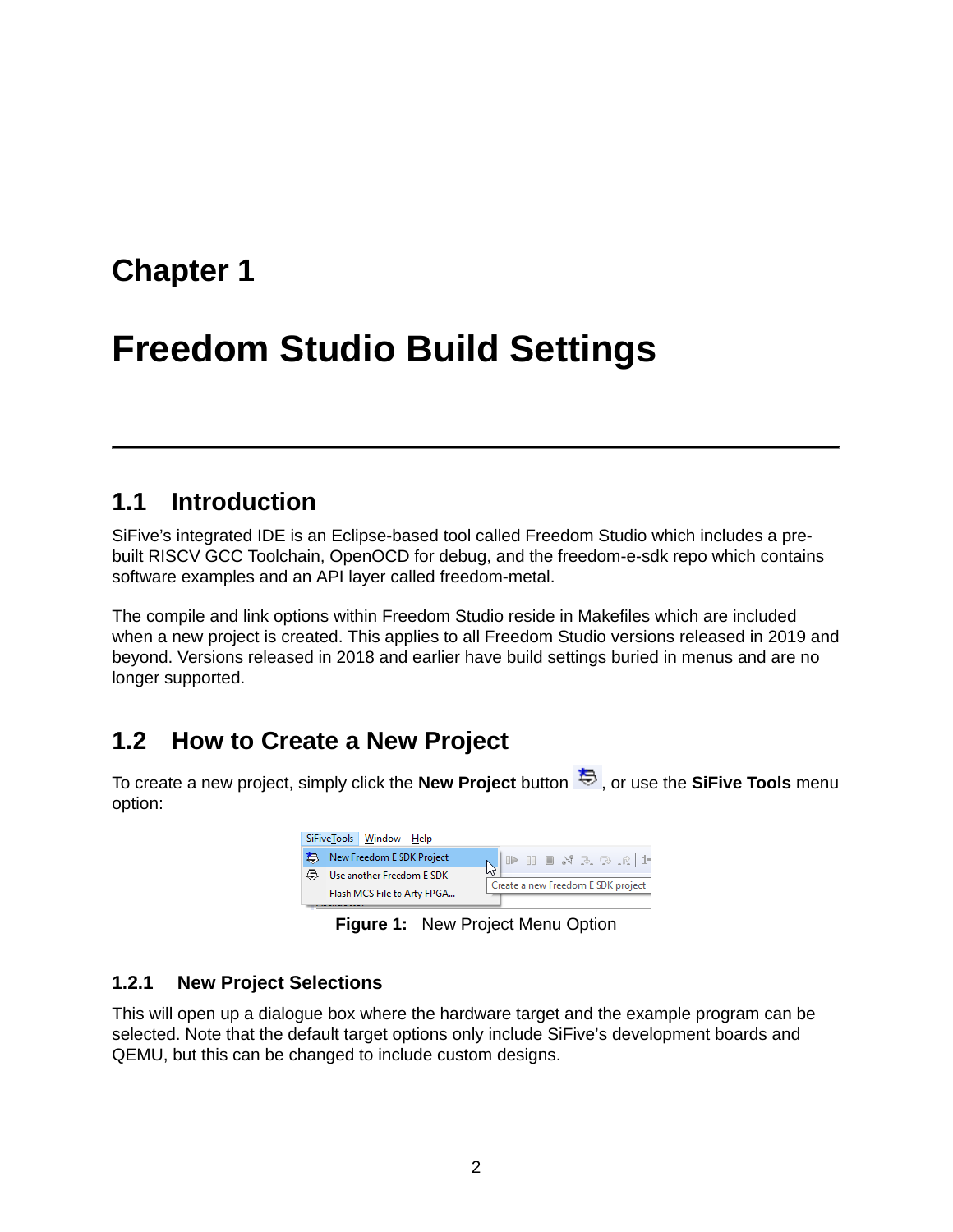|                        | Create a Freedom E SDK Project                             |                                                                                                                                                                      |           | П<br>×           |
|------------------------|------------------------------------------------------------|----------------------------------------------------------------------------------------------------------------------------------------------------------------------|-----------|------------------|
|                        |                                                            | Create a freedom-e-sdk standalone project for a specified target and example program.                                                                                |           |                  |
| Select Target          |                                                            |                                                                                                                                                                      |           |                  |
| Filter Tags: V         |                                                            | (no tags selected, hide rtl)                                                                                                                                         | Contains: | х                |
| gemu-sifive-s51        |                                                            | L                                                                                                                                                                    |           | showing 16 of 32 |
|                        | freedom-metal libraries. It supports:<br><b>MYPZIM 212</b> | It's the best way to start prototyping and developing your RISC-V applications.<br>This target is ideal for getting familiarize with RISC-V ISA instructions set and |           |                  |
| Select Example Program |                                                            |                                                                                                                                                                      |           |                  |
| hello                  |                                                            |                                                                                                                                                                      |           |                  |
| hello                  |                                                            |                                                                                                                                                                      |           |                  |
| Options                |                                                            | A simple "Hello, World!" example to demonstrate printf and build environment.                                                                                        |           |                  |
| Project name           | gemu-sifive-s51-hello-1                                    |                                                                                                                                                                      |           |                  |
|                        | ○ Create a debug launch configuration for                  | (you can change the project name on the next page)<br><b>OEMU</b>                                                                                                    |           |                  |
|                        |                                                            |                                                                                                                                                                      |           |                  |

**Figure 2:** New Project Dialogue Box

#### <span id="page-4-0"></span>**[How to Update New Project Target List](#page-4-0)**

Custom cores are shipped with a board support package (bsp) which can be used to create new software projects specific to the design. To create a project for a custom core, use the SiFive Tools menu option to select the freedom-e-sdk project contained in the design tarball.

| SiFiveTools Window Help     |                                            |  |  |  |  |
|-----------------------------|--------------------------------------------|--|--|--|--|
| New Freedom E SDK Project   |                                            |  |  |  |  |
| Use another Freedom E SDK   |                                            |  |  |  |  |
| Flash MCS File to Arty FPGA | Use a different Freedom E SDK installation |  |  |  |  |

**Figure 3:** Use a Custom BSP

Then select the freedom-e-sdk root folder: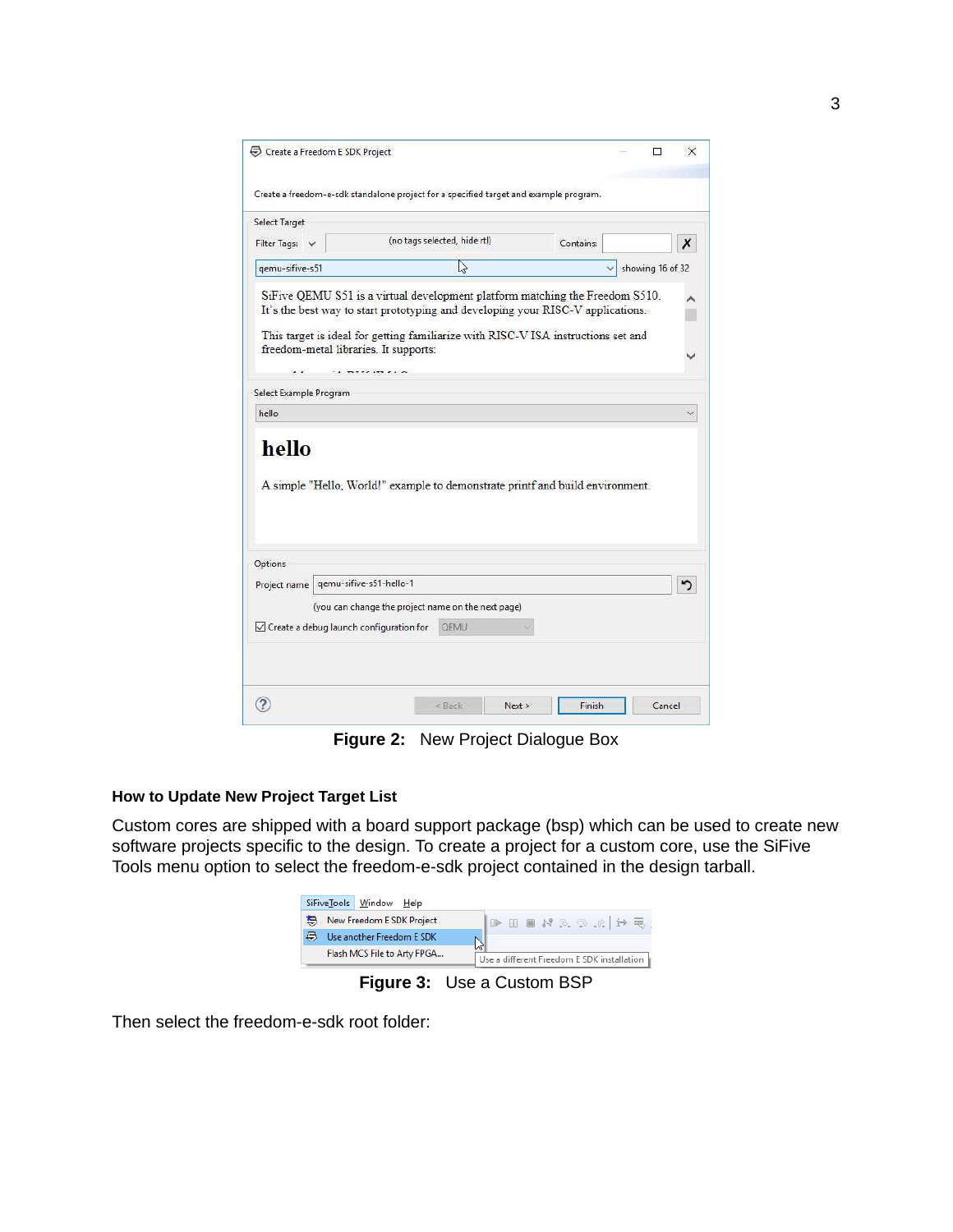| type filter text                                                   | <b>Global Freedom E SDK Path</b>                                                                                                                                                                                                                                                                                                                                                                                                                                                                                                                                                                                                           | $\langle \square \ \tau \ \square \ \tau \ \tau$                                                                      |                                                            |  |
|--------------------------------------------------------------------|--------------------------------------------------------------------------------------------------------------------------------------------------------------------------------------------------------------------------------------------------------------------------------------------------------------------------------------------------------------------------------------------------------------------------------------------------------------------------------------------------------------------------------------------------------------------------------------------------------------------------------------------|-----------------------------------------------------------------------------------------------------------------------|------------------------------------------------------------|--|
| v Freedom Studio<br>Global Freedom E SDK F<br>Workspace Freedom E! | Select the root directory of the globally preferred Freedom E SDK instance. This global setting can be overridden by the workspace<br>preference, or the project property setting. If no preference or property is specified in any scope the bundled instance of Freedom E SDK will<br>be used.<br>Core IP deliverables include bundled instances of Freedom E SDK that have been tested against the delivered core. It is recommended to use<br>the IP deliverable's instance of Freedom E SDK when working with your new core. To do so just point this preference to the root<br>freedom-e-sdk folder in the extracted IP deliverable. | my-custom-design<br>$\checkmark$<br>arty_a7_100t-sifive<br>freedom-e-sdk<br>$\vee$<br>bsp<br>freedom uevicetree-tools |                                                            |  |
|                                                                    | Freedom E SDK Path   C:\custom-core-tarball\my-custom-design\freedom-e-sdk                                                                                                                                                                                                                                                                                                                                                                                                                                                                                                                                                                 | Browse<br><b>Restore Defaults</b>                                                                                     | fouedom-metal<br>scripts<br>software<br>info<br>rti<br>src |  |
|                                                                    |                                                                                                                                                                                                                                                                                                                                                                                                                                                                                                                                                                                                                                            | .pply                                                                                                                 | freedom-e-sdk<br>Folder:                                   |  |

**Figure 4:** New freedom-e-sdk root folder

Click OK, and then revisit the **New Project** button. Now, the custom core will be available in the pull-down menu in the **Select Target** box.

The project will begin to build automatically after **Finish** is clicked in the **Create a Freedom E SDK Project** dialogue box. Once the build is complete, a debug configuration window will pop up. Click cancel for now, and view your new project in the Project Explorer Window to navigate the build settings.

#### <span id="page-5-0"></span>**[1.2.2 Project Explorer Window](#page-5-0)**

The Project Explorer Window shows a full view of the project including source files, include files, and makefiles required for building.



**Figure 5:** Project Explorer Window

Note that there two files named Makefile. The root folder Makefile specifies compiler and linker options. The /src filder Makefile specifies compiler optimizations and debug flags. Additionally, debug.mk and release.mk specify compiler optimizations. These are discussed in detail below.

## <span id="page-5-1"></span>**[1.3 Makefile Linker Options](#page-5-1)**

The root path Makefile defines which linker file to use when building your project.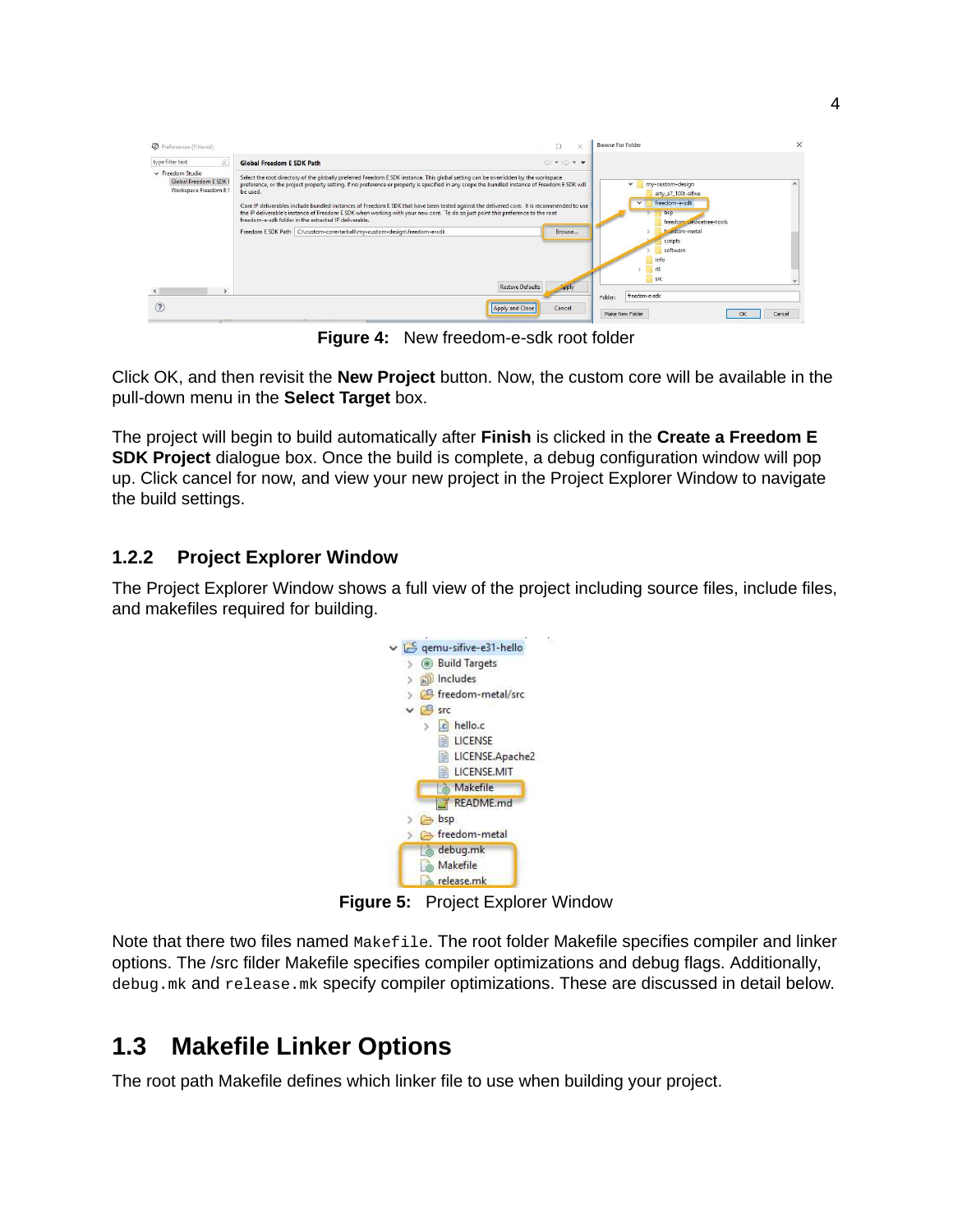#### <span id="page-6-0"></span>**[1.3.1 How to Specify the Linker File](#page-6-0)**

LINK\_TARGET options include the following:

- **LINK\_TARGET = default** → Code + Data in SPI Flash
- **LINK\_TARGET = ramrodata** → RO Data in RAM, Code in Flash
- **LINK\_TARGET = scratchpad** → All Code + Data in RAM



**Figure 6:** Makefile Linker Option Description

#### **Note**

.bss, .stack, and .heap always reside in RAM for all configurations above.

The **ramrodata** linker option is used for performance benchmarks such as Dhrystone and Coremark on FPGA and RTL Simulation platforms.



**Figure 7:** Benchmark Linker Selection

The src/Makefile shows the following: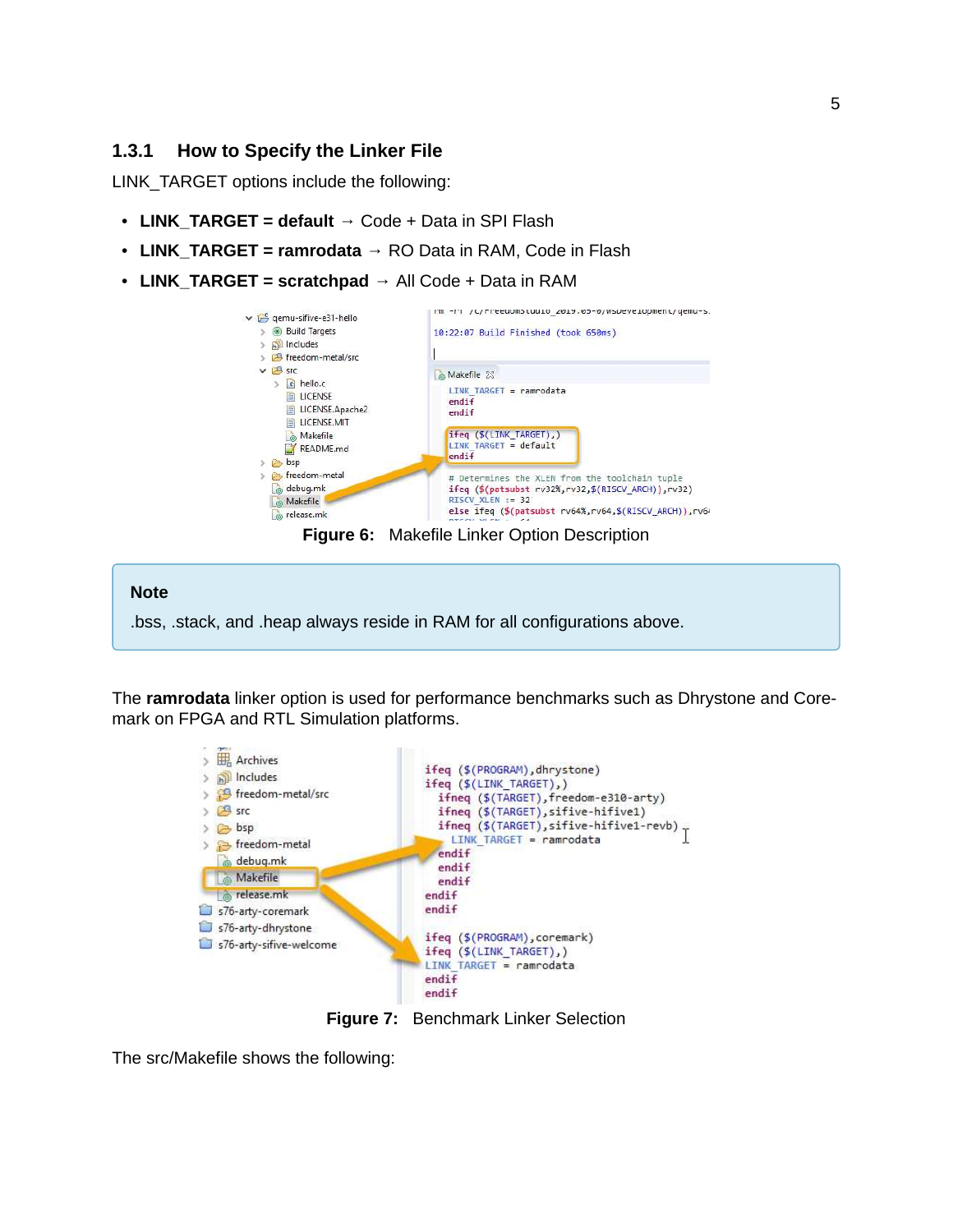



The wildcard option provides a flexible method for the make process to pick up new files as they are added to the project. Adding new source code is as easy as dragging and dropping them into the Project Explorer window. Or, right click on the /src folder and select New  $\rightarrow$  Source File.

Additionally, this file can be modified to add paths to include additional sub folders for custom projects.

## <span id="page-7-0"></span>**[1.4 Compiler Options](#page-7-0)**

he **debug.mk** and **release.mk** files contain the compiler optimization flags.

Example content for debug.mk:

```
# Build Flags for the Debug Configuration
# Set the optimization level
RISCV_ASFLAGS += -00
RISCV CFLAGS += -00
RISCV_CXXFLAGS += -00
# Enable debug
RISCV_ASFLAGS += -g
RISCV_CFLAGS += -gRISCV_CXXFLAGS += -g
       Figure 9: debug.mk file
```
Example content for release.mk: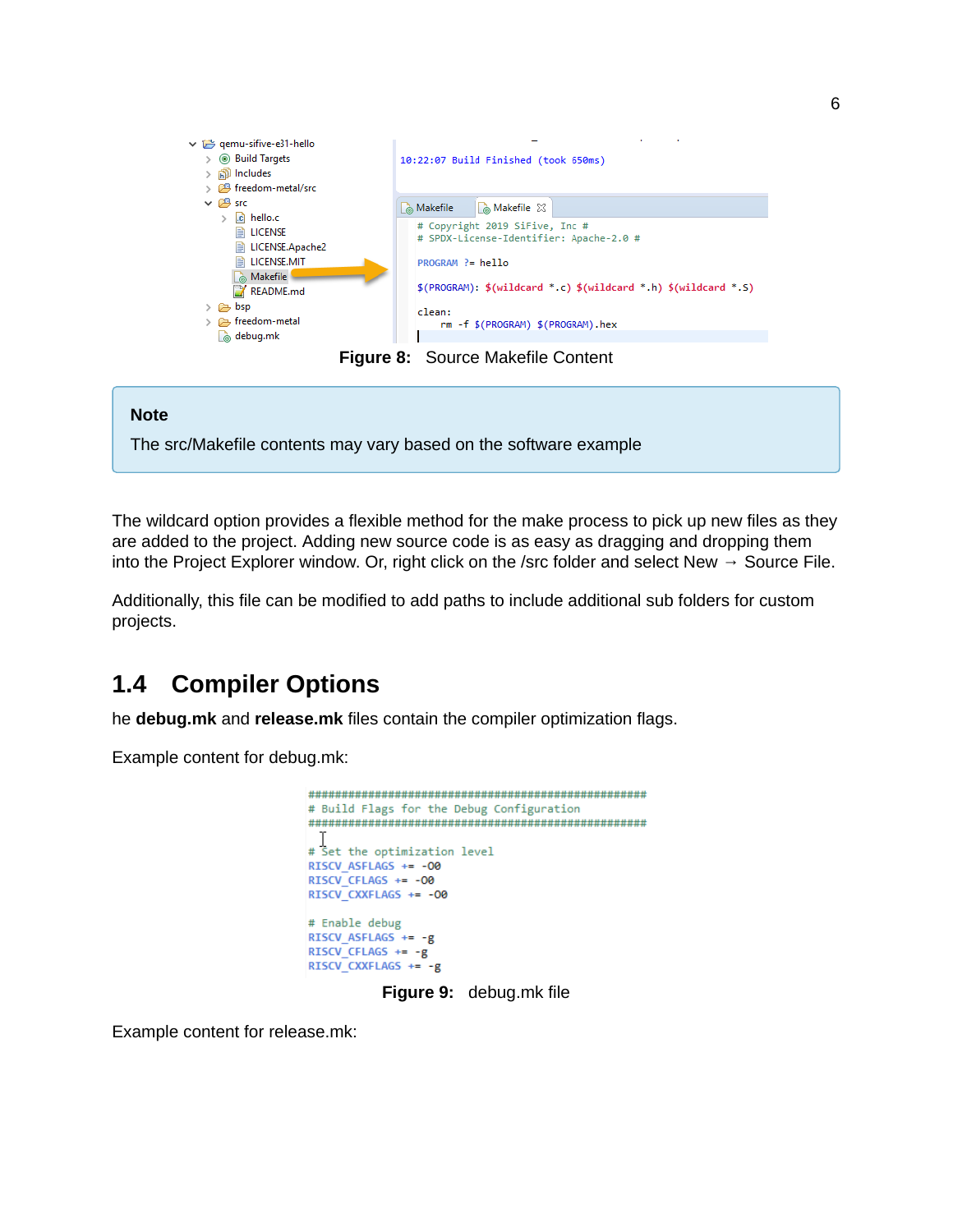

**Figure 10:** release.mk file

To toggle between **release** and **debug**, use the pull-down arrow next to the hammer icon:



**Figure 11:** Debug or Release Selection

#### **Note**

Ensure the **release** build option is selected when running a benchmark example, or the optimizations may not get set correctly. This could cause issues with code size and performance, possibly resulting in a lower than expected benchmark score.

The Makefile process will include the appropriate \*.mk file based on this selection. If a different compiler optimization is required, it can be changed here by directly modifying the file itself.

### <span id="page-8-0"></span>**[1.5 Debug Options](#page-8-0)**

The debug options are described in the Debug Configurations menu.



**Figure 12:** Debug Configuration Selection

In the **Debugger** tab shows the openOCD and GDB information.

For QEMU targets, our host is a virtualized environment, so we use the GDB server included in the QEMU path.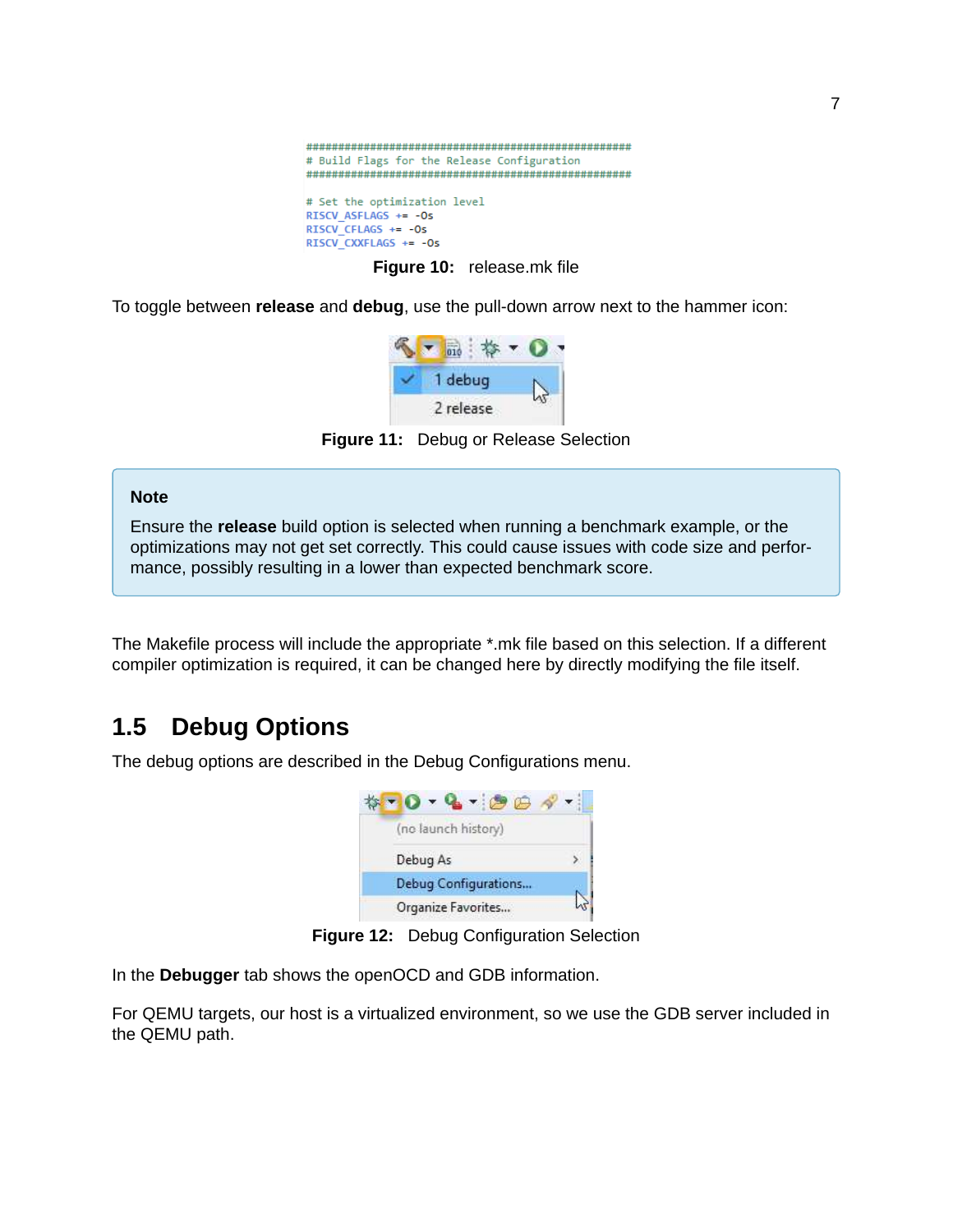| TBXE3.                                                                                                                                                                                                                               | Name: gemu gemu-sifive-e31-hello                                            |                                                                                                                                                                                                                                                    |        |                         |
|--------------------------------------------------------------------------------------------------------------------------------------------------------------------------------------------------------------------------------------|-----------------------------------------------------------------------------|----------------------------------------------------------------------------------------------------------------------------------------------------------------------------------------------------------------------------------------------------|--------|-------------------------|
| type filter text                                                                                                                                                                                                                     |                                                                             | <b>B</b> Main <b>@ Target DTS <math>\dagger</math> Debugger</b> ▶ Startup <b>B</b> Config <b>E</b> , Source <b>B</b> Common                                                                                                                        |        |                         |
| $c$ C/C++ Application<br>$\boxed{c}$ C/C++ Attach to Application<br>C/C++ Postmortem Debugger<br>C/C++ Remote Application<br>c GDB Hardware Debugging<br>Launch Group<br>Launch Group (Deprecated)<br>c SiFive GDB OpenOCD Debugging | QEMU Setup<br>Start QEMU locally<br>Executable path:<br>GDB port:           | S(gemu_gdbserver)<br>Actual executable: C:\FreedomStudio_2019.05-0\SiFive\riscv-qemu\riscv-qemu-3.1.0-2019.05.1\bin\qemu-system-riscv32.exe<br>(to change it use the global or workspace preferences pages or the project properties page)<br>1234 | Browse | Variables               |
| v c SiFive GDB QEMU Debugging<br>c   qemu qemu-sifive-e31-hello<br>c SiFive GDB SEGGER J-Link Debugging                                                                                                                              | More options:<br>O Do not open graphic windows<br>Allocate console for QEMU | -d unimp, quest_errors -readconfig bsp\qemu.cfg                                                                                                                                                                                                    |        |                         |
|                                                                                                                                                                                                                                      | <b>GDB Client Setup</b><br>Executable name:<br>Other options:<br>Commands:  | S(qemu_gdbclient)<br>Actual executable: C:\FreedomStudio_2019.05-0\SiFive\riscv64-unknown-elf-gcc\riscv64-unknown-elf-gcc-8.2.0-2019.05.3\bin\riscv64-unknown-elf-gdb.exe                                                                          | Browse | Variables               |
|                                                                                                                                                                                                                                      | <b>Remote Target</b><br>Host name or IP address: localhost<br>Port number:  | 1234                                                                                                                                                                                                                                               |        |                         |
|                                                                                                                                                                                                                                      | Force thread list update on suspend                                         |                                                                                                                                                                                                                                                    |        | <b>Restore defaults</b> |
| Filter matched 11 of 28 items                                                                                                                                                                                                        |                                                                             |                                                                                                                                                                                                                                                    | Revert | Apply                   |

**Figure 13:** QEMU Debug Configuration

For hardware targets such as the Arty 100T FPGA board, we use the openOCD toolchain path, located in our Freedom Studio bundle.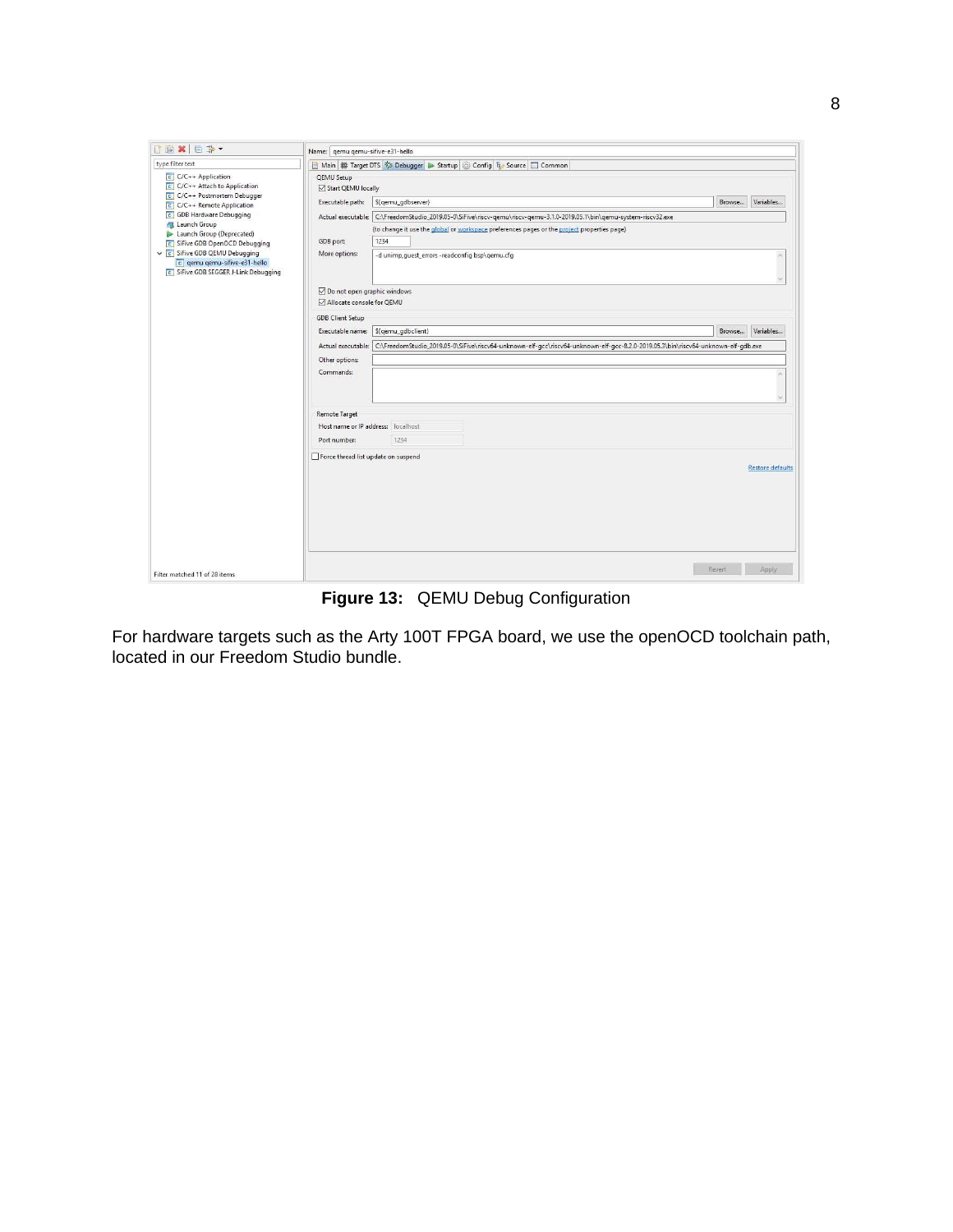| BXE3-                                                                                                                                                                                                                                                                                                                                        | Name: s76-arty-sifive-welcome                                                                                                                                                      |                                                                                                                                                                                                                                                                                                                                    |        |                                       |
|----------------------------------------------------------------------------------------------------------------------------------------------------------------------------------------------------------------------------------------------------------------------------------------------------------------------------------------------|------------------------------------------------------------------------------------------------------------------------------------------------------------------------------------|------------------------------------------------------------------------------------------------------------------------------------------------------------------------------------------------------------------------------------------------------------------------------------------------------------------------------------|--------|---------------------------------------|
| type filter text                                                                                                                                                                                                                                                                                                                             |                                                                                                                                                                                    | Main & Target DTS $\gg$ Debugger > Startup @ Config 4 Source Common                                                                                                                                                                                                                                                                |        |                                       |
| $ c $ C/C++ Application<br>$\boxed{c}$ C/C++ Attach to Application<br>C/C++ Postmortem Debugger<br>C/C++ Remote Application<br>c GDB Hardware Debugging<br>Launch Group<br>Launch Group (Deprecated)<br>v c SiFive GDB OpenOCD Debugging<br>c s76-arty-sifive-welcome<br>c SiFive GDB QEMU Debugging<br>c SiFive GDB SEGGER J-Link Debugging | <b>Connection Status</b><br>Monitor Olimex Probe Status<br>OpenOCD Setup<br>Start OpenOCD locally<br>Executable path:<br>GDB port:<br>Telnet port:<br>Tcl port:<br>Config options: | Status: Olimex Probe probe is connected!<br>S(openocd_gdbserver)<br>Actual executable: C:\FreedomStudio_2019.05-0\SiFive\riscv-openocd\riscv-openocd-0.10.0-2019.05.1\bin\openocd.exe<br>(to change it use the global or workspace preferences pages or the project properties page)<br>3333<br>4444<br>6666<br>-f bsp\openocd.cfg | Browse | Install Driver<br>Variables<br>$\sim$ |
|                                                                                                                                                                                                                                                                                                                                              | Allocate console for OpenOCD<br><b>GDB Client Setup</b><br>Start GDB session<br>Other options:<br>Commands:                                                                        | Allocate console for the telnet connection<br>Executable name:   \${openocd_gdbclient}<br>Actual executable: C:\FreedomStudio_2019.05-0\SiFive\riscv64-unknown-elf-gcc\riscv64-unknown-elf-gcc-8.2.0-2019.05.3\bin\riscv64-unknown-elf-gdb.exe                                                                                     | Browse | Variables                             |
|                                                                                                                                                                                                                                                                                                                                              | Remote Target<br>Host name or IP address: localhost<br>Port number:<br>Force thread list update on suspend                                                                         | 3333                                                                                                                                                                                                                                                                                                                               |        | <b>Restore defaults</b>               |
| Filter matched 11 of 28 items                                                                                                                                                                                                                                                                                                                |                                                                                                                                                                                    |                                                                                                                                                                                                                                                                                                                                    | Revert | Apply                                 |

**Figure 14:** ARTY Debug Configuration using Olimex Hardware

Navigate the other tabs to see additional configuration options.

#### **Note**

When using the Digilent Arty FPGA [board](https://store.digilentinc.com/arty-a7-artix-7-fpga-development-board-for-makers-and-hobbyists/) along with either the [Olimex](https://www.olimex.com/Products/ARM/JTAG/ARM-USB-TINY-H/) or [J-Link](https://www.segger.com/products/debug-probes/j-link/) debug hardware, no changes are required to any of the debug configuration tabs when using a standard JTAG connection. This applies to new software project created using the Freedom Studio New Project Method described earlier, where the custom core design being debugged was generated through SiFive.com.

#### <span id="page-10-0"></span>**[1.5.1 Multi-core OpenOCD Configuration](#page-10-0)**

In multi-core designs, the JTAG connectivity is often daisy-chained so there is only one set of JTAG pins exposed in the design. Daisy chaining is supported for up to 20 TAP controllers.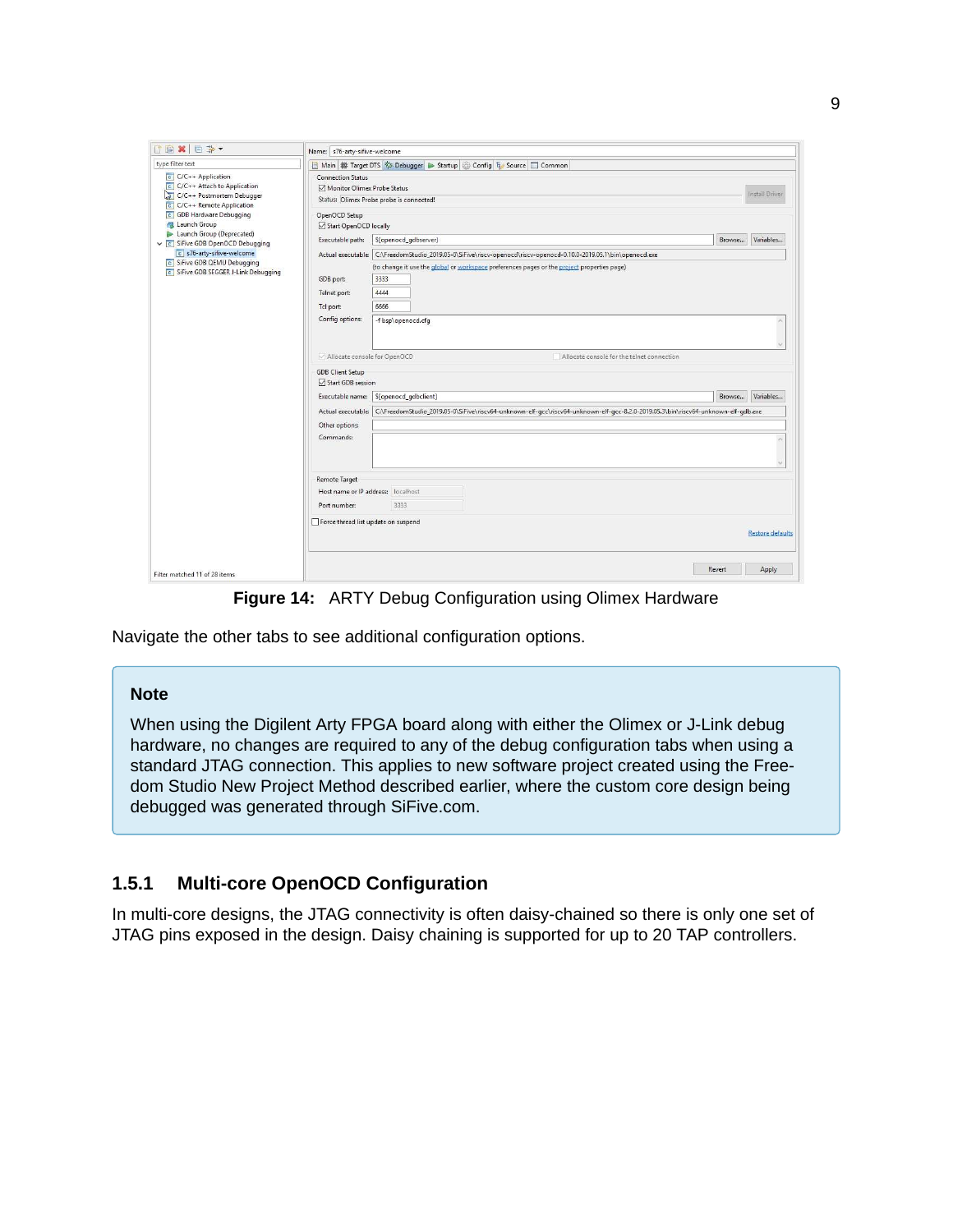| <b>JTAG</b> | Core 0     | Core 1     | Core n     |
|-------------|------------|------------|------------|
| <b>TMS</b>  | <b>TMS</b> | <b>TMS</b> | <b>TMS</b> |
| <b>TCK</b>  | <b>TCK</b> | <b>TCK</b> | <b>TCK</b> |
| <b>TDI</b>  | TDI        | Core_0.TDO | Core 1.TDO |
| <b>TDO</b>  | Core 1.TDI | Core_n.TDI | <b>TDO</b> |



**Figure 15:** Multi-core JTAG Connectivity

If the target hardware is a multi-core design from SiFive, then changes to the openocd.cfg file are required. This file is used by Freedom Studio and defined by navigating to Debug Configurations  $\rightarrow$  Debugger tab.

#### <span id="page-11-0"></span>**[Multi-core openocd.cfg Example](#page-11-0)**

The standard configuration below explicitly tells OpenOCD there's exactly one hart, so that is all that is exposed by OpenOCD to gdb.

```
set TARGETNAME $ CHIPNAME.cpu
target create $_TARGETNAME riscv -chain-position $_TARGETNAME
$_TARGETNAME configure -work-area-phys 0x80000000 -work-area-size 10000 \
-work-area-backup 1
```
Let's take a multi-core example containing five SiFive CPUs. In this case, the above example should be replaced with the following:

```
set _TARGETNAME_0 $_CHIPNAME.cpu0
set TARGETNAME 1 $ CHIPNAME.cpu1
set _TARGETNAME_2 $_CHIPNAME.cpu2
set TARGETNAME 3 $ CHIPNAME.cpu3
set TARGETNAME 4 $ CHIPNAME.cpu4
target create $_TARGETNAME_0 riscv -chain-position $_CHIPNAME.cpu -rtos hwthread
target create $_TARGETNAME_1 riscv -chain-position $_CHIPNAME.cpu -coreid 1
target create \frac{1}{2} TARGETNAME 2 riscv -chain-position \frac{1}{2} CHIPNAME.cpu -coreid 2
target create $_TARGETNAME_3 riscv -chain-position $_CHIPNAME.cpu -coreid 3
target create $_TARGETNAME_4 riscv -chain-position $_CHIPNAME.cpu -coreid 4
target smp $_TARGETNAME_0 $_TARGETNAME_1 $_TARGETNAME_2 $_TARGETNAME_3 $_TARGETNAME_4
```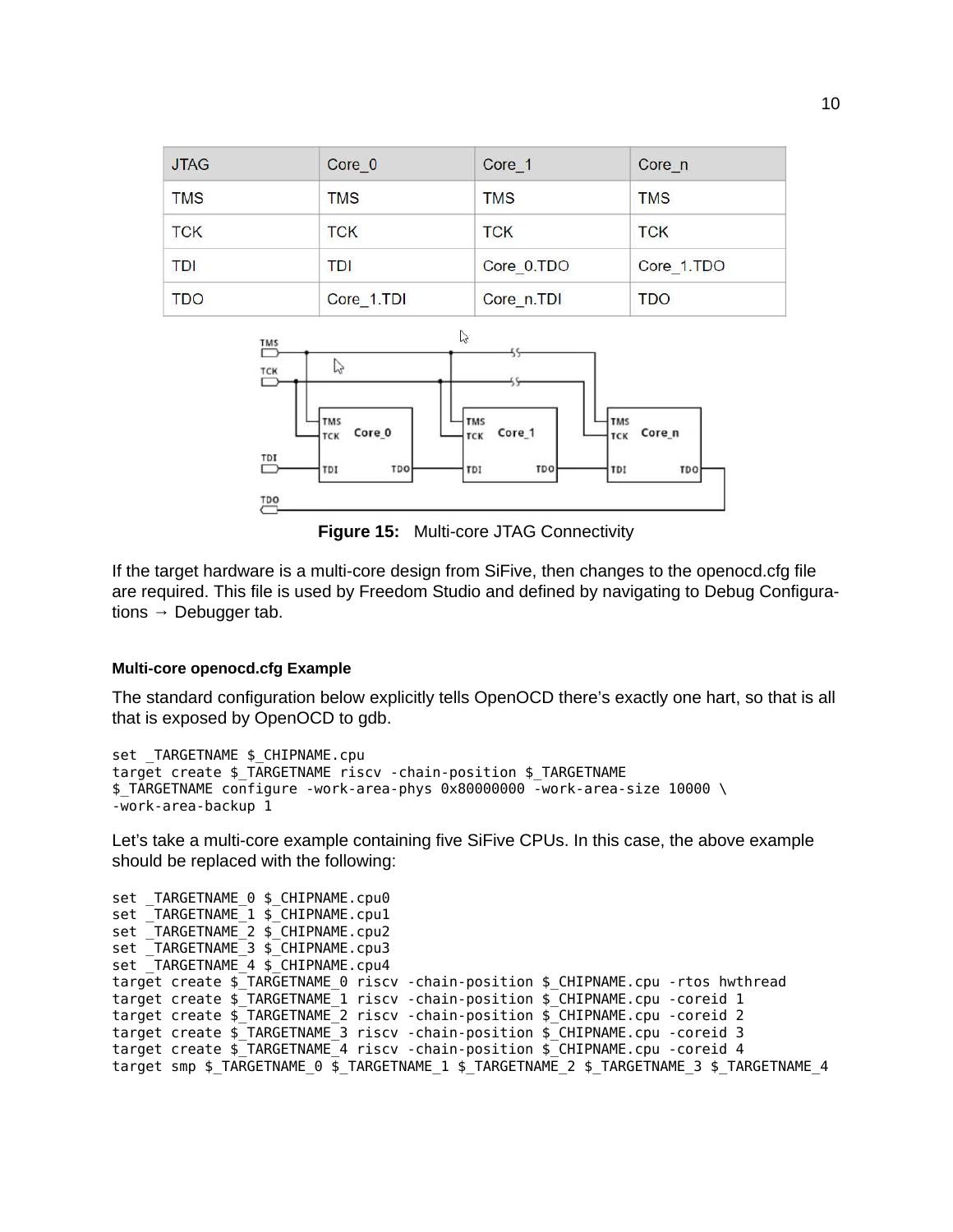#### <span id="page-12-0"></span>**[1.5.2 cJTAG Configuration](#page-12-0)**

For smaller designs, a 2-pin JTAG configuration is available where pin count is critical. A hardware [adapter](https://www.digikey.com/product-detail/en/olimex-ltd/ARM-JTAG-SWD/1188-1015-ND/3471382?WT.srch=1&gclid=EAIaIQobChMI8aPtzZzp4gIViIuzCh064Q-yEAQYASABEgLW5fD_BwE) can be used in between the debug hardware and the ribbon cable as shown here.



**Figure 16:** ARTY cJTAG Configuration

#### <span id="page-12-1"></span>**[cJTAG openocd.cfg Example](#page-12-1)**

A different openocd configuration file is required if using cJTAG. An example openocd.cfg file that supports cJTAG is shown here.

adapter khz 10000 #source [find interface/ftdi/olimex-arm-usb-tiny-h.cfg] interface ftdi ftdi\_oscan1\_mode on ftdi\_device\_desc "Olimex OpenOCD JTAG ARM-USB-TINY-H" ftdi\_vid\_pid 0x15ba 0x002a ftdi\_layout\_init 0x0808 0x0a1b ftdi\_layout\_signal nSRST -oe 0x0200 # oscan1\_ftdi\_layout\_signal nTRST -data 0x0100 -oe 0x0100 ftdi\_layout\_signal LED -data 0x0800 # These signals are used for cJTAG escape sequence on initialization only ftdi\_layout\_signal TCK -data 0x0001 ftdi\_layout\_signal TDI -data 0x0002 ftdi\_layout\_signal TDO -input 0x0004 ftdi\_layout\_signal TMS -data 0x0008 ftdi\_layout\_signal JTAG\_SEL -data 0x0100 -oe 0x0100 set \_CHIPNAME riscv jtag newtap \$\_CHIPNAME cpu -irlen 5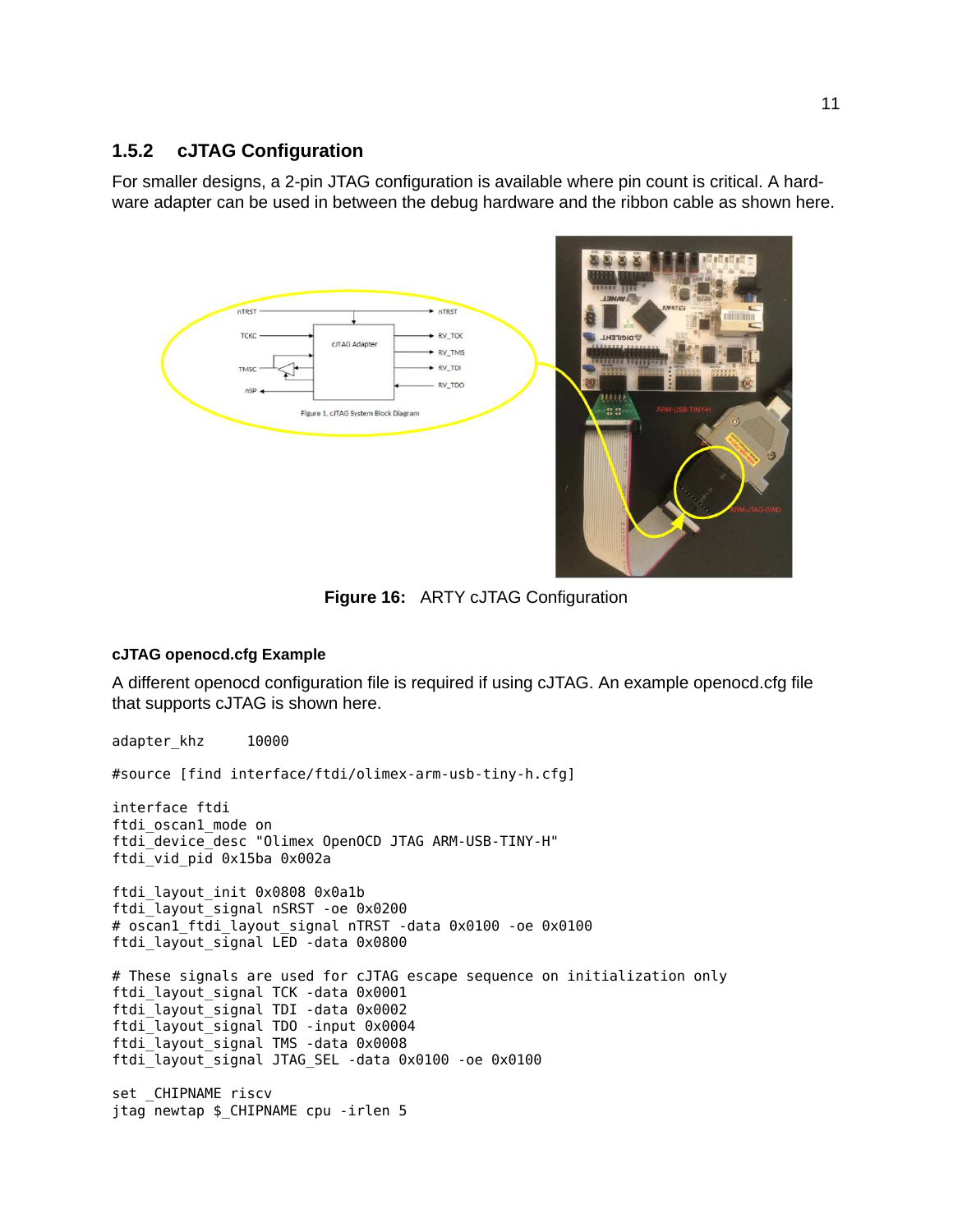```
set TARGETNAME $ CHIPNAME.cpu
target create $_TARGETNAME riscv -chain-position $_TARGETNAME
$_TARGETNAME configure -work-area-phys 0x40000000 -work-area-size 10000
-work-area-backup 1
#flash bank my_first_flash fespi 0x40000000 0 0 0 $_TARGETNAME 0x20004000
init
#reset
if {[ info exists pulse_srst]} {
 ftdi set signal nSRST 0
 ftdi_set_signal nSRST z
}
halt
#flash protect 0 64 last off
```
## <span id="page-13-0"></span>**[1.6 Porting](#page-13-0)**

Porting software projects into Freedom Studio simply involves creating a new project, then just adding the source code. This assumes we use the embedded GCC toolchain and libs, and use OpenOCD/GDB or Segger JLink for debugging.

Here is a basic outline of what needs to be done to port a project over:

- 1. Download and extract the latest Freedom Studio from SiFive.com Boards page.
	- Scroll down a little bit on that page to see the Freedom Studio links.
	- Extract the Freedom Studio package and launch Freedom Studio from the root directory.
- 2. Follow the new project wizard procedure mentioned previously, or refer to the the documentation here.
	- An example like return-pass or the basic hello will provide a simple template for adding source code.
	- If a different project or file name is desired, right click and change the file name, or right click and change the project name.
		- Keep in mind the debug settings also have to reflect these changes since the Debugger needs to know where the .elf file resides.
		- Go to Run  $\rightarrow$  Debug Configurations and update paths and/or filenames as necessary if a file or project name was changed.
- 3. Add source code files to the /src path of the new project and they get picked up automatically by the build process.
	- For a hierarchy structure, i.e., multiple folders within /src, right click /src  $→$  New → Folder